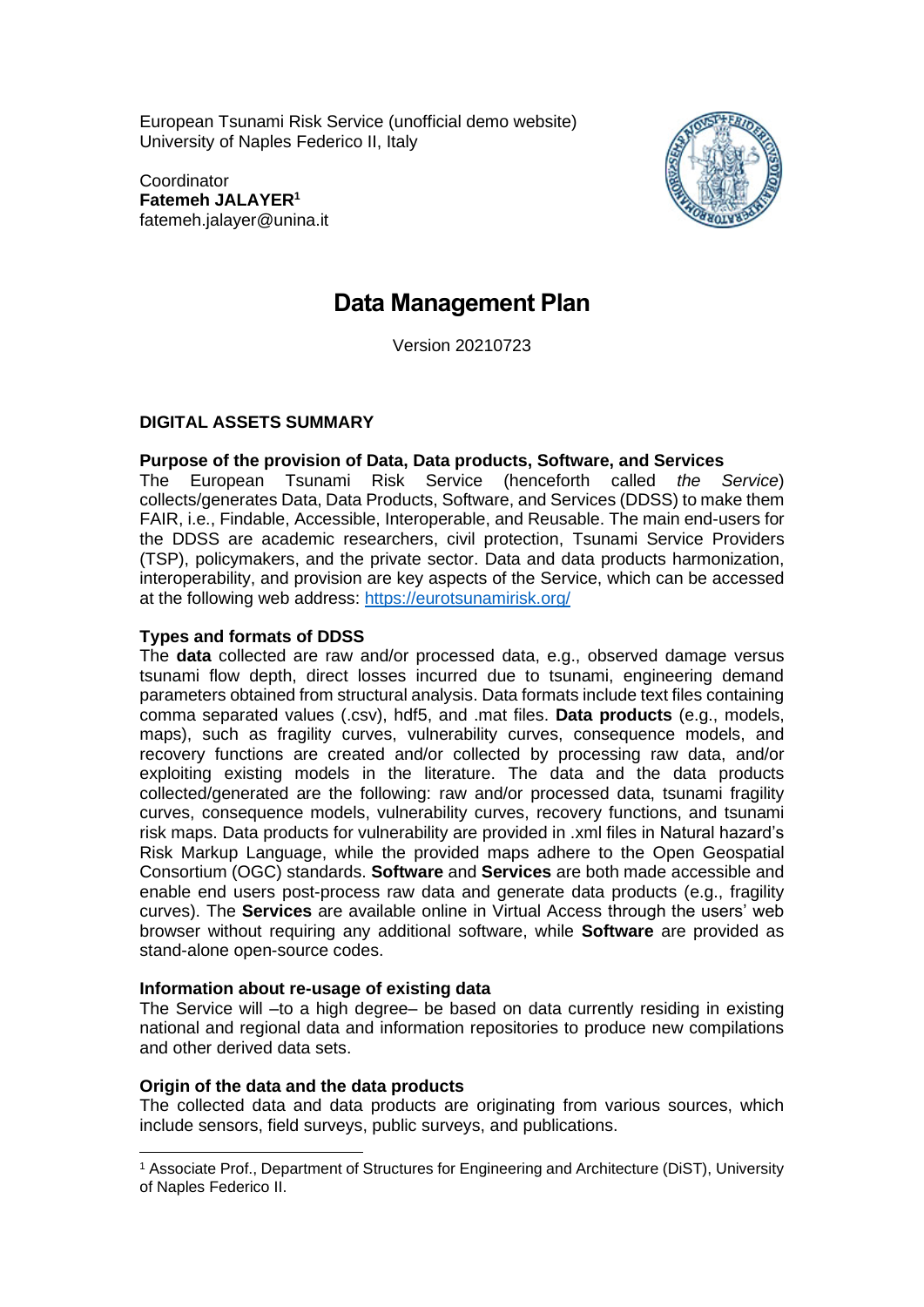### **Expected size of the data and the data products**

It is not possible to estimate the size of the data, especially the size of the raw data. The size of the files for the data products will be relatively manageable. For example, the file size required to store the fragility curves for a type of structure amounts to less than 5 KB.

### **DSSS utility**

The provided DDSS can be used by academic institutions, public agencies, policy makers, and the private sector.

### **1 MAKING DATA FINDABLE, INCLUDING PROVISIONS FOR METADATA**

### **1.1 Discoverability of data and data products (metadata provision)**

The webpage of the Service provides a searchable table listing the data and the data products available through the service.

### **1.2 Identifiability of DDSS**

All DDSS provided in virtual access through the Service are identifiable by means of Digital Object Identifiers (DOI). The Service maintains a searchable table containing the provided DDSS and their corresponding DOIs. In the case of contributed data/data products, the DOI of the corresponding publication can be referenced on the table. The provided software is identified by the DOI for the software repository. The web services provided are also associated to the DOIs of the software repositories used to create the Docker images for the web services.

### **1.3 Reference naming conventions used**

The naming convention for assets at risk follows the open exposure database (GED4ALL) schema for multi-hazard risk analysis.

### **1.4 Approach for clear versioning**

The software and tools provided by the Service come with version numbers. The data and data products do not come with version numbers, since they are considered static and tied to a DOI. In the case of correction of data or data products new DOIs will be used.

### **1.5 Standards for metadata creation**

The standards for metadata creation used follow the OCG standards and the EPOS-DCAT-AP metadata template.

# **2 MAKING DATA AND DATA PRODUCTS OPENLY ACCESSIBLE**

### **2.1 Data and data products that are made openly available**

All provided DSS are made accessible for free and openly. The only prerequisite is a free user registration, which has the sole purpose of evidencing the utility of the Service. Future versions of the Service may consider keeping some data and data products closed or purging data and data products for reasons such as embargo periods before publication, and national safety. In that case, the Data Management Plan (DMP) will be updated.

### **2.2 Access to DDSS**

The Service provides Virtual Access to DDSS. The users can access online the data, the data products, and the software. Moreover, the users can download data/data products/software for offline use. In specific, the Service links to a repository on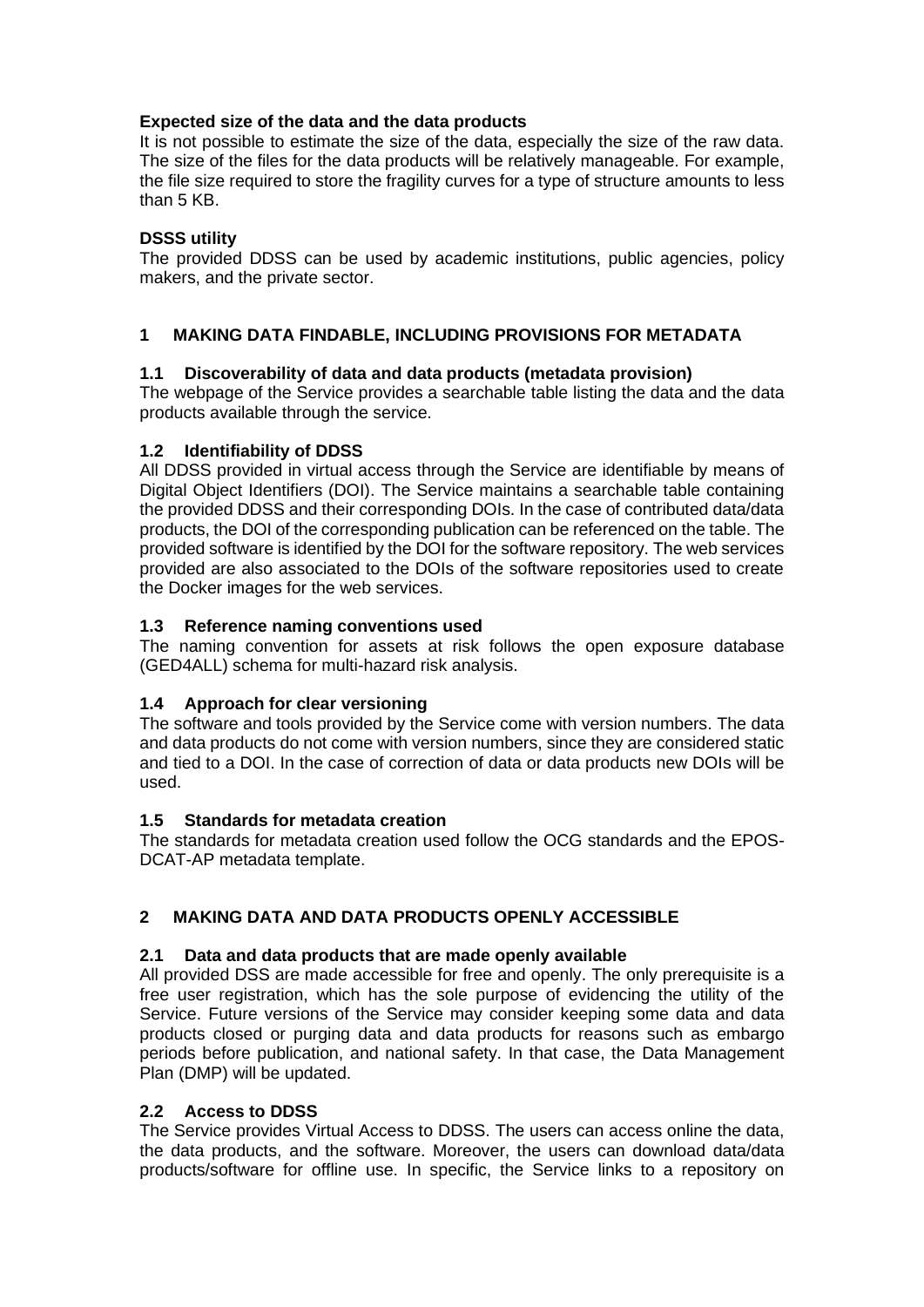zenodo.org, where data/data products are stored. The service also links to repositories on github.com, where the software made available by the service is located. As far as the services are concerned, they have the form of online Docker images hosted at mybinder.org.

### **2.3 Methods, software, and tools required to access the data and the data products**

Any web browser can be used to view and download the files of the data and the data products. To access the information contained in the files, software that can read plain text files, text files containing comma separated values, xml files in Natural hazard's Risk Markup Language, hdf5 files, or .mat files.

# **2.4 Location of the repositories for the data and the data products**

The data and the data products are located in repositories on zenodo.org, while the software is located in repositories github.com. Copies of the software on github.com are located in repositories on zenodo.org. The website of the Service provides links to the repositories where the data/data products/software are located.

# **2.5 Access in case of restrictions**

Currently, there is no restriction of access to DDSS. In the case that such restrictions are put in place, the DMP will be updated, and access will be given through a page of the website of the Service accessible only to registered users. Registered users will be granted access to data/ data products they request after presenting evidence that they meet the criteria for access to the restricted data/data products.

# **3 MAKING DATA AND DATA PRODUCTS INTEROPERABLE**

# **3.1 Data and data products interoperability**

The Service has a very strong focus on interoperability of the data and the data products it makes available. Data products, such as the fragility and vulnerability curves provided by the Service come in xml files in the Natural hazard's Risk Markup Language following the GED4ALL schema. The DMP will be updated as more data and data products are made available by the Service. For spatial data, the use of the Open Geospatial Consortium standards is foreseen. Maps are provided following the [OpenGIS Web Map Tile Service Implementation Standard](https://www.ogc.org/standards/wmts) or as [Web Map Services.](https://www.ogc.org/standards/wms) Raw data is provided in interoperable file types, i.e., .csv and .mat files. Software interoperability is emphasised, and the provided software is open source and in widely used programming languages (e.g., Python, MATLAB). The provided web services require only a web browser to be accessed and require/generate data in the interoperable data formats adopted by the Service.

# **3.2 Use of standard vocabularies for all datatypes**

European and international standards for the storage, exchange, and dissemination of project data. INSPIRE (the European Directive on Infrastructure for Spatial Information) compliance will be used wherever possible. Where this is not possible, Commission for the Management and Application of Geoscience Information (CGI) standards will be used. Standard vocabularies will be used to the extent that they exist or will be developed.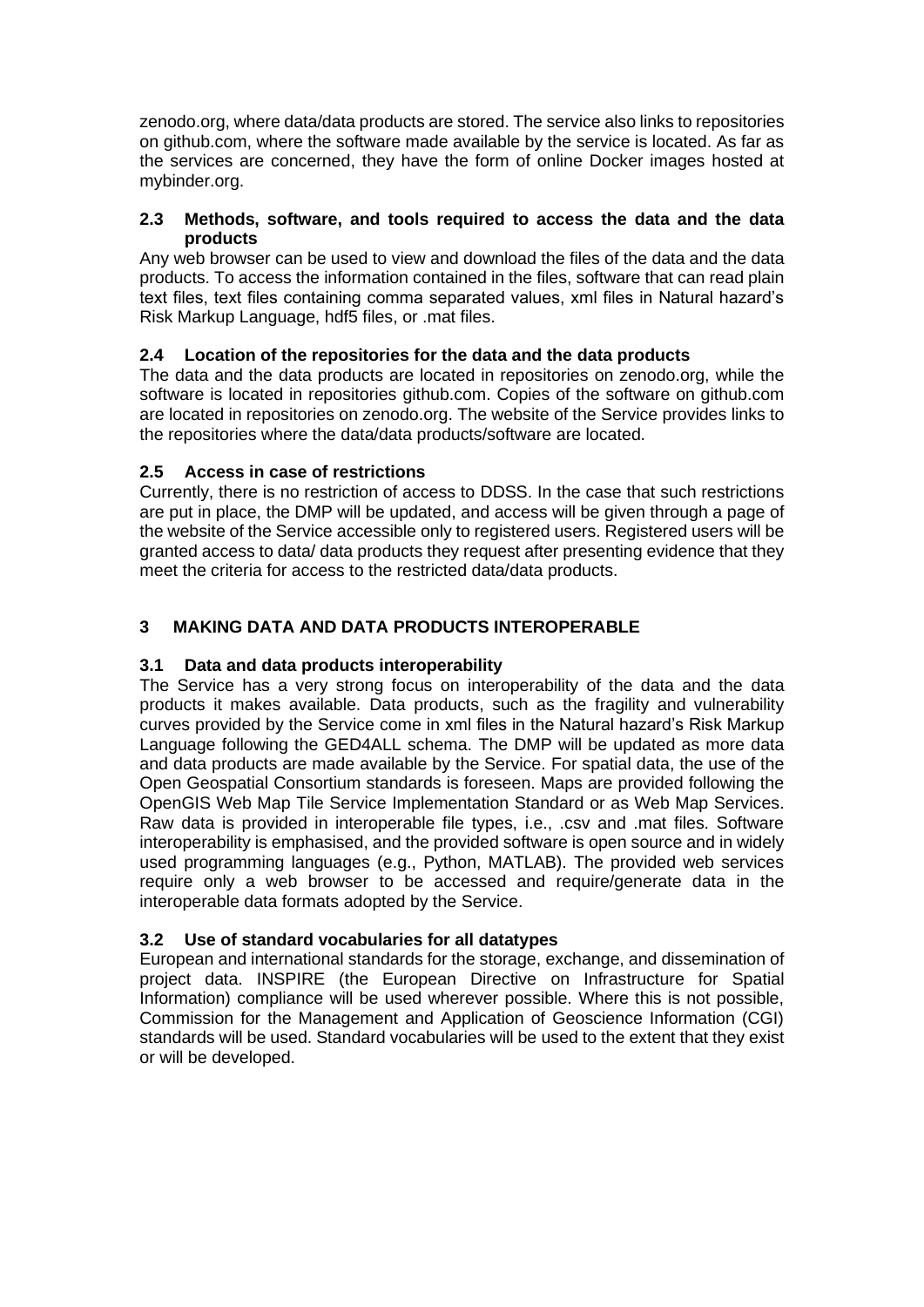### **4 INCREASING DATA AND DATA PRODUCT RE-USE THROUGH CLARIFICATION OF LICENSES**

### **4.1 Data/ data products licenses for widest reuse possible**

The Service releases data and data products with a Creative Commons Attribution 4.0 International (CC BY 4.0) license. This is a "Free Culture" license, it allows commercial use, and it does not impose a restriction on the type of license of the derivative works. These conditions offer the maximum possibility of reuse while still requiring attribution of credit to the creators of the parent work. The details of this license are found on the following web page:

<https://creativecommons.org/licenses/by/4.0/>

### **4.2 Time of data/data products release for re-use**

The data will be made available immediately. The possibility of release after the expiry of an embargo period may be added in future versions of the Service.

#### **4.3 Reuse of data/data products by third parties**

The data/ data products provided by the Service are reusable by third parties according to the conditions of the license.

### **4.4 Data quality assurance processes**

The service checks the provided data products for adherence to current standards. Further data quality assurance processes will be described in future versions of the DMP.

#### **4.5 The length of time for which the data remain re-usable**

Data and data products remain reusable for an undetermined amount of time, as this is not covered by the license.

### **5 ALLOCATION OF RESOURCES**

### **5.1 Costs of making data FAIR**

In accordance with the EPOS Data Policy, the Service makes DDSS available with emphasis on their Findability, Accessibility, Interoperability, and Reuse (FAIR [https://www.go-fair.org/\)](https://www.go-fair.org/). The Service is unable to provide an estimation of these costs in this version of the DMP.

#### **5.2 Describe how you intend to cover these costs**

The costs are covered by the University of Naples Federico II.

### **5.3 Data Managers**

Konstantinos  $TREVLOPOULOS<sup>2</sup>$  is currently serving as the Data Manager of the Service.

#### **5.4 Describe costs and potential value of long-term preservation**

Currently the costs of long-term preservation are unknown. The potential value is great, as the Service is an infrastructure that enables sharing and reusing data and data products.

<sup>2</sup> University of Naples Federico II, Department of Structures for Engineering and Architecture Via Claudio 21, Naples 80125, Italy. konstantinos.trevlopoulos@unina.it